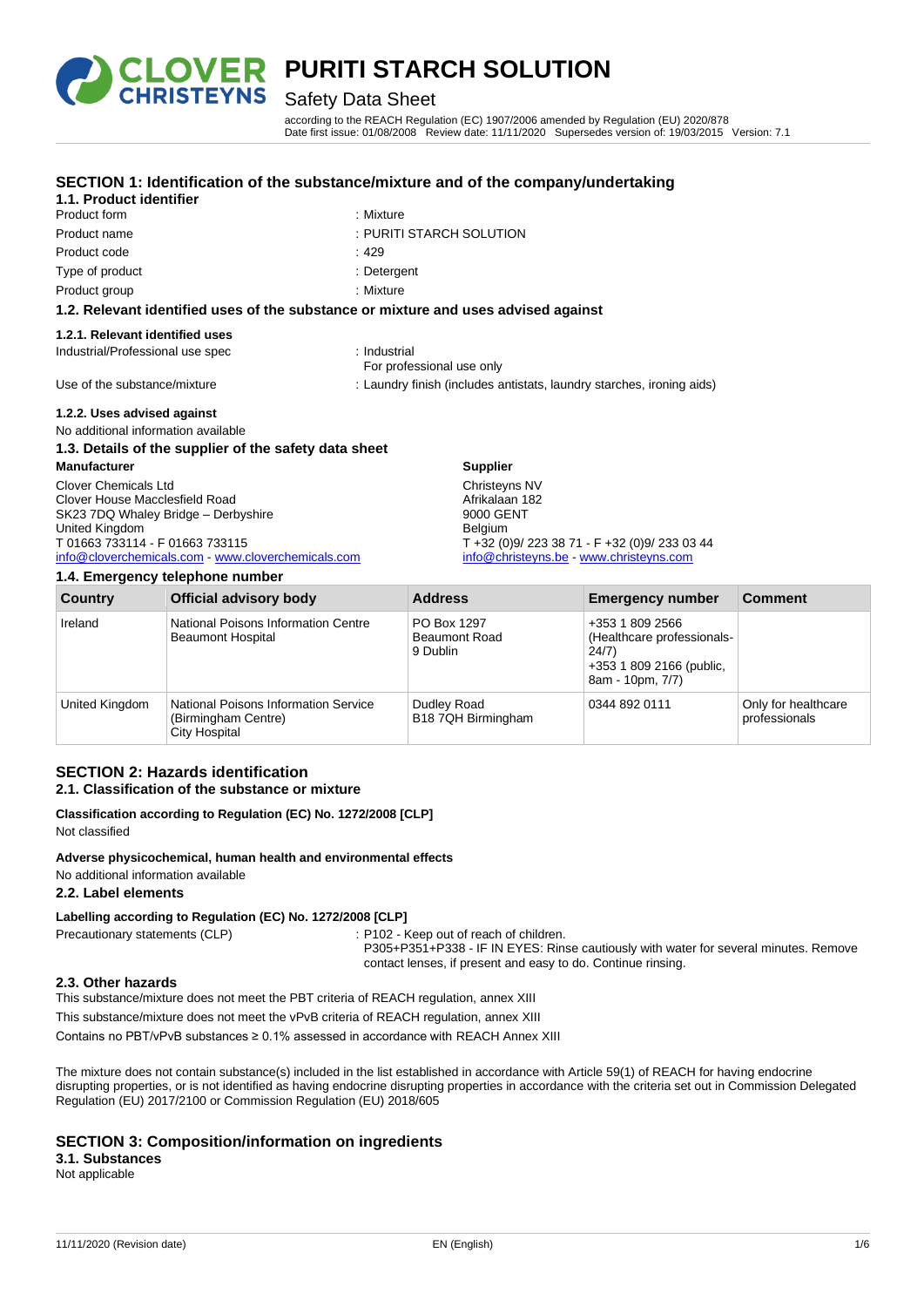#### Safety Data Sheet

according to the REACH Regulation (EC) 1907/2006 amended by Regulation (EU) 2020/878

#### **3.2. Mixtures**

| <b>Name</b>                                                               | <b>Product identifier</b>                                           | $\frac{9}{6}$ | <b>Classification according to</b><br><b>Regulation (EC) No. 1272/2008</b><br>[CLP] |
|---------------------------------------------------------------------------|---------------------------------------------------------------------|---------------|-------------------------------------------------------------------------------------|
| Starch<br>substance with national workplace exposure limit(s)<br>(IE, GB) | CAS-no: 9005-25-8<br>Einecs nr: 232-679-6<br>EG annex nr: 232-679-6 | $5 - 10$      | Not classified                                                                      |

#### **SECTION 4: First aid measures**

| OLUTIUN 4. TIISLAIU III <del>c</del> asules<br>4.1. Description of first aid measures                                     |                                                                                                                                                                          |
|---------------------------------------------------------------------------------------------------------------------------|--------------------------------------------------------------------------------------------------------------------------------------------------------------------------|
| General advice                                                                                                            | : Never give anything by mouth to an unconscious person. If you feel unwell, seek medical<br>advice (show the label where possible).                                     |
| Inhalation                                                                                                                | : Allow affected person to breathe fresh air. Allow the victim to rest.                                                                                                  |
| Skin contact                                                                                                              | : Remove affected clothing and wash all exposed skin area with mild soap and water,<br>followed by warm water rinse.                                                     |
| Eye contact                                                                                                               | : Rinse immediately with plenty of water. Obtain medical attention if pain, blinking or redness<br>persists.                                                             |
| Ingestion                                                                                                                 | : Rinse mouth. Do NOT induce vomiting. Obtain emergency medical attention.                                                                                               |
| 4.2. Most important symptoms and effects, both acute and delayed<br>Acute effects eyes                                    | : May cause eye irritation. Redness.                                                                                                                                     |
| 4.3. Indication of any immediate medical attention and special treatment needed<br>No additional information available    |                                                                                                                                                                          |
| <b>SECTION 5: Firefighting measures</b><br>5.1. Extinguishing media<br>Suitable extinguishing media                       | : Water.                                                                                                                                                                 |
| 5.2. Special hazards arising from the substance or mixture                                                                |                                                                                                                                                                          |
| Hazardous decomposition products in case of fire                                                                          | : Toxic fumes may be released. Carbon dioxide. Carbon monoxide.                                                                                                          |
| 5.3. Advice for firefighters<br>Firefighting instructions                                                                 | : Use water spray or fog for cooling exposed containers. Exercise caution when fighting any<br>chemical fire. Prevent fire fighting water from entering the environment. |
| Protection during firefighting                                                                                            | : Do not enter fire area without proper protective equipment, including respiratory protection.                                                                          |
| <b>SECTION 6: Accidental release measures</b><br>6.1. Personal precautions, protective equipment and emergency procedures |                                                                                                                                                                          |

| 6.1.1. For non-emergency personnel                                                                      |                                              |  |
|---------------------------------------------------------------------------------------------------------|----------------------------------------------|--|
| Emergency procedures                                                                                    | : Evacuate unnecessary personnel.            |  |
| 6.1.2. For emergency responders                                                                         |                                              |  |
| Protective equipment                                                                                    | : Equip cleanup crew with proper protection. |  |
| Emergency procedures                                                                                    | : Ventilate area.                            |  |
| 6.2. Environmental precautions                                                                          |                                              |  |
| Prevent entry to sewers and public waters. Notify authorities if liquid enters sewers or public waters. |                                              |  |
| 6.3. Methods and material for containment and cleaning up                                               |                                              |  |
|                                                                                                         |                                              |  |

Methods for cleaning up : Soak up spills with inert solids, such as clay or diatomaceous earth as soon as possible. Collect spillage. Store away from other materials.

#### **6.4. Reference to other sections**

See Section 8. Exposure controls and personal protection.

#### **SECTION 7: Handling and storage**

|  | 7.1. Precautions for safe handling |  |  |  |  |
|--|------------------------------------|--|--|--|--|
|--|------------------------------------|--|--|--|--|

| Precautions for safe handling | . . |  |
|-------------------------------|-----|--|
|                               |     |  |
|                               |     |  |
|                               |     |  |

Wash hands and other exposed areas with mild soap and water before eating, drinking or smoking and when leaving work. Provide good ventilation in process area to prevent formation of vapour.

### **7.2. Conditions for safe storage, including any incompatibilities**

| Storage conditions  |
|---------------------|
| Packaging materials |

- : Keep container tightly closed.
- aging materials **interpretent in the case of the case of the case of the case of the case of the case of the c**<br>case of the case of the case of the case of the case of the case of the case of the case of the case of the ca

#### **7.3. Specific end use(s)**

| No additional information available |  |
|-------------------------------------|--|
|                                     |  |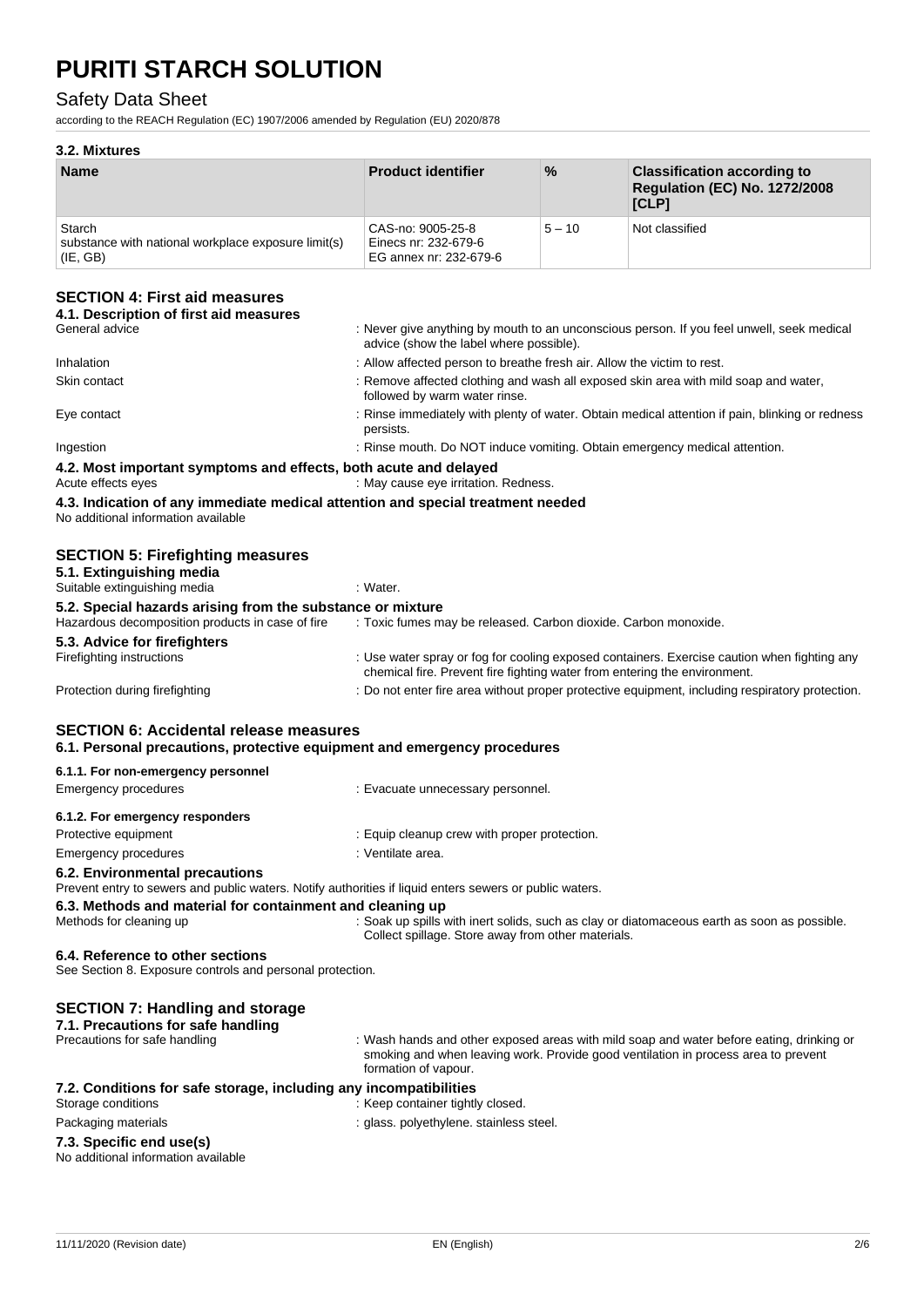#### Safety Data Sheet

according to the REACH Regulation (EC) 1907/2006 amended by Regulation (EU) 2020/878

#### **SECTION 8: Exposure controls/personal protection**

#### **8.1. Control parameters**

#### **8.1.1 National occupational exposure and biological limit values**

| Starch (9005-25-8)                                   |                                                                                  |
|------------------------------------------------------|----------------------------------------------------------------------------------|
| <b>Ireland - Occupational Exposure Limits</b>        |                                                                                  |
| Local name                                           | Starch                                                                           |
| OEL TWA [1]                                          | 10 mg/m <sup>3</sup> total inhalable dust<br>4 mg/m <sup>3</sup> respirable dust |
| Regulatory reference                                 | Chemical Agents Code of Practice 2021                                            |
| <b>United Kingdom - Occupational Exposure Limits</b> |                                                                                  |
| Local name                                           | Starch                                                                           |
| WEL TWA (OEL TWA) [1]                                | $4$ mg/m <sup>3</sup> respirable<br>10 mg/m <sup>3</sup> total inhalable         |
| Regulatory reference                                 | EH40/2005 (Fourth edition, 2020). HSE                                            |

#### **8.1.2. Recommended monitoring procedures**

No additional information available

#### **8.1.3. Air contaminants formed**

No additional information available

#### **8.1.4. DNEL and PNEC**

No additional information available

#### **8.1.5. Control banding**

No additional information available **8.2. Exposure controls**

**8.2.1. Appropriate engineering controls** No additional information available

### **8.2.2. Personal protection equipment**

**Personal protective equipment:** Avoid all unnecessary exposure.

#### **8.2.2.1. Eye and face protection**

No additional information available

#### **8.2.2.2. Skin protection**

No additional information available

#### **8.2.2.3. Respiratory protection**

No additional information available

#### **8.2.2.4. Thermal hazards**

No additional information available

#### **8.2.3. Environmental exposure controls**

**Other information:**

Do not eat, drink or smoke during use.

#### **SECTION 9: Physical and chemical properties 9.1. Information on basic physical and chemical properties**

| Physical state              | : Liquid          |
|-----------------------------|-------------------|
| Colour                      | : Yellow. Orange. |
| Physical state/form         | : Liquid.         |
| Odour                       | : Characteristic. |
| Odour threshold             | : Not available   |
| Melting point/range         | : 0 °C            |
| Freezing point              | : Not available   |
| Boiling point/Boiling range | :100              |
| Flammability                | : Non flammable.  |
|                             |                   |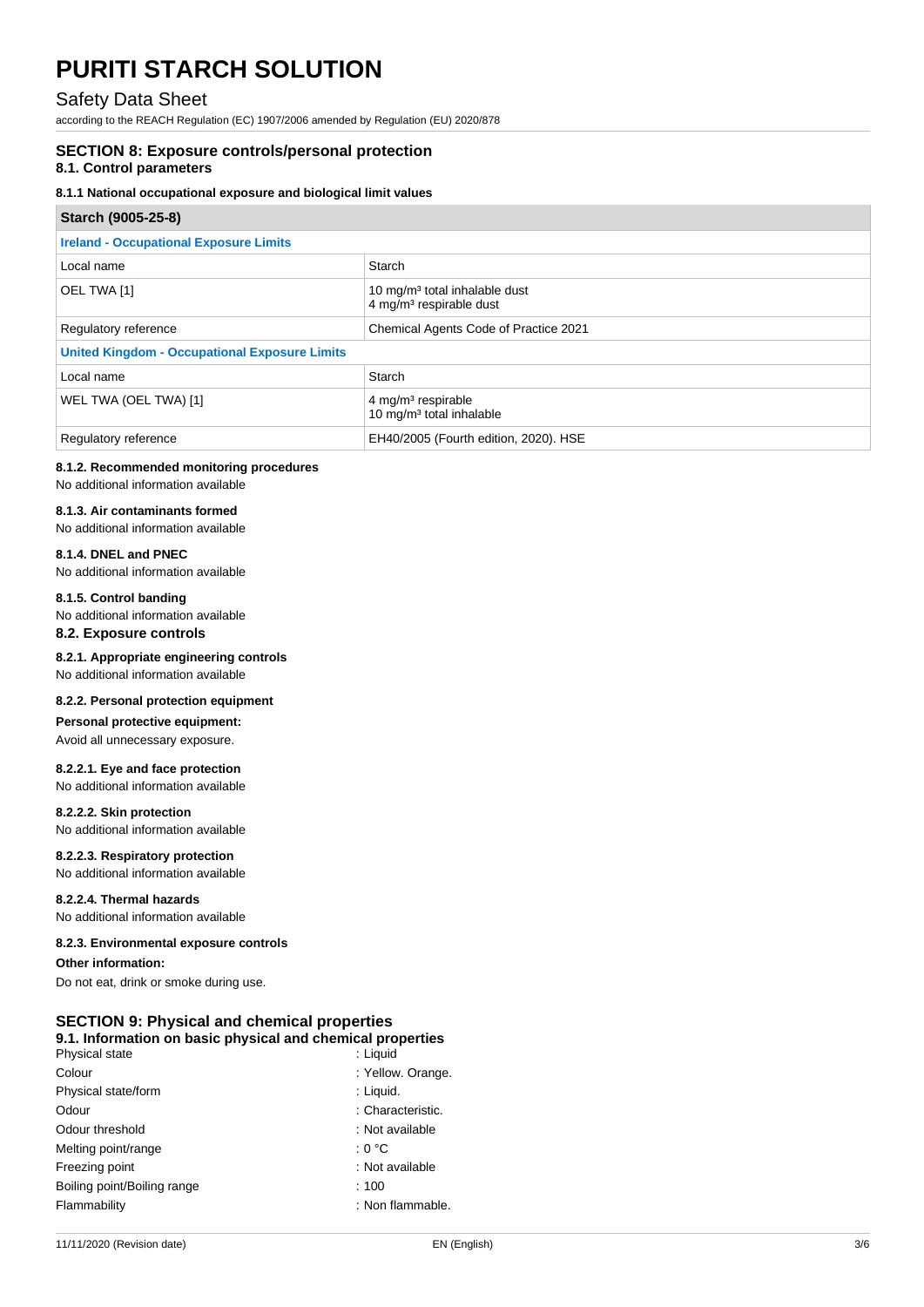#### Safety Data Sheet

according to the REACH Regulation (EC) 1907/2006 amended by Regulation (EU) 2020/878

| <b>Explosive limits</b>                         | : Not available             |
|-------------------------------------------------|-----------------------------|
| Lower explosion limit                           | : Not available             |
| Upper explosion limit                           | : Not available             |
| Flash point                                     | : Not available             |
| Autoignition temperature                        | : Not available             |
| Decomposition temperature                       | : Not available             |
| рH                                              | $:5.5 - 6.5$                |
| Viscosity, kinematic                            | : Not available             |
| Viscosity, dynamic                              | : 10000 - 55000 cP at 20 °C |
| Solubility                                      | : Miscible with water.      |
| Partition coefficient n-octanol/water (Log Kow) | : Not available             |
| Vapour pressure                                 | : Not available             |
| Vapour pressure at 50 °C                        | : Not available             |
| Density                                         | : Not available             |
| Relative density                                | :1.025                      |
| Relative vapour density at 20 °C                | : Not available             |
| Particle characteristics                        | : Not applicable            |
|                                                 |                             |

#### **9.2. Other information**

**9.2.1. Information with regard to physical hazard classes** No additional information available

#### **9.2.2. Other safety characteristics**

No additional information available

#### **SECTION 10: Stability and reactivity**

**10.1. Reactivity** No additional information available **10.2. Chemical stability** Stable under normal conditions.

#### **10.3. Possibility of hazardous reactions**

No dangerous reactions known under normal conditions of use.

#### **10.4. Conditions to avoid**

No additional information available

**10.5. Incompatible materials**

No additional information available

**10.6. Hazardous decomposition products** fume. Carbon monoxide. Carbon dioxide.

#### **SECTION 11: Toxicological information**

|                       | 11.1. Information on hazard classes as defined in Regulation (EC) No 1272/2008 |
|-----------------------|--------------------------------------------------------------------------------|
| Acute toxicity (oral) | : Not classified                                                               |

| Acute toxicity (dermal)           | : Not classified                                                   |  |
|-----------------------------------|--------------------------------------------------------------------|--|
| Acute toxicity (inhalation)       | : Not classified                                                   |  |
| Skin corrosion/irritation         | : Not classified                                                   |  |
|                                   | $pH: 5.5 - 6.5$                                                    |  |
| Additional information            | : Based on available data, the classification criteria are not met |  |
| Serious eye damage/irritation     | : Not classified                                                   |  |
|                                   | $pH: 5.5 - 6.5$                                                    |  |
| Additional information            | : Based on available data, the classification criteria are not met |  |
| Respiratory or skin sensitisation | : Not classified                                                   |  |
| Additional information            | : Based on available data, the classification criteria are not met |  |
| Germ cell mutagenicity            | : Not classified                                                   |  |
| Additional information            | : Based on available data, the classification criteria are not met |  |
| Carcinogenicity                   | : Not classified                                                   |  |
| Additional information            | : Based on available data, the classification criteria are not met |  |
| Reproductive toxicity             | : Not classified                                                   |  |
| Additional information            | : Based on available data, the classification criteria are not met |  |
| STOT-single exposure              | : Not classified                                                   |  |
|                                   |                                                                    |  |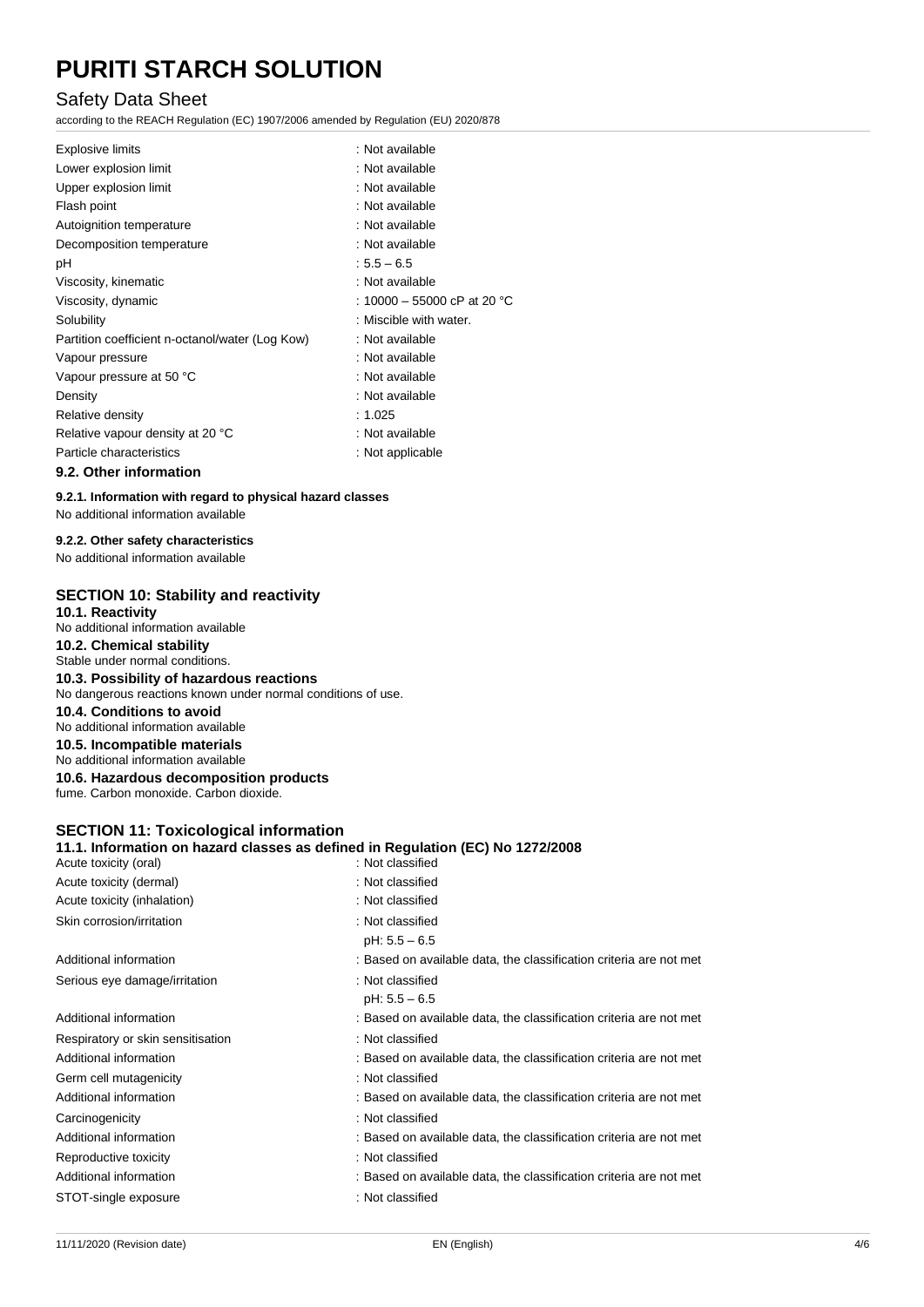### Safety Data Sheet

according to the REACH Regulation (EC) 1907/2006 amended by Regulation (EU) 2020/878

| Additional information                                                                                                    | : Based on available data, the classification criteria are not met        |  |  |
|---------------------------------------------------------------------------------------------------------------------------|---------------------------------------------------------------------------|--|--|
| STOT-repeated exposure                                                                                                    | : Not classified                                                          |  |  |
| Additional information                                                                                                    | : Based on available data, the classification criteria are not met        |  |  |
| Aspiration hazard                                                                                                         | : Not classified                                                          |  |  |
| Additional information                                                                                                    | : Based on available data, the classification criteria are not met        |  |  |
| 11.2. Information on other hazards                                                                                        |                                                                           |  |  |
| 11.2.1. Endocrine disrupting properties<br>No additional information available                                            |                                                                           |  |  |
| 11.2.2. Other information                                                                                                 |                                                                           |  |  |
| Potential adverse human health effects and<br>symptoms                                                                    | : Based on available data, the classification criteria are not met        |  |  |
| <b>SECTION 12: Ecological information</b>                                                                                 |                                                                           |  |  |
| 12.1. Toxicity<br>Hazardous to the aquatic environment, short-term<br>(acute)                                             | : Not classified                                                          |  |  |
| Hazardous to the aquatic environment, long-term<br>(chronic)                                                              | : Not classified                                                          |  |  |
| Not rapidly degradable                                                                                                    |                                                                           |  |  |
| 12.2. Persistence and degradability                                                                                       |                                                                           |  |  |
| <b>PURITI STARCH SOLUTION</b>                                                                                             |                                                                           |  |  |
| Persistence and degradability                                                                                             | Biodegradable.                                                            |  |  |
| 12.3. Bioaccumulative potential                                                                                           |                                                                           |  |  |
| <b>PURITI STARCH SOLUTION</b>                                                                                             |                                                                           |  |  |
| Bioaccumulative potential                                                                                                 | No bioaccumulation.                                                       |  |  |
| 12.4. Mobility in soil<br>No additional information available<br>12.5. Results of PBT and vPvB assessment                 |                                                                           |  |  |
| <b>PURITI STARCH SOLUTION</b>                                                                                             |                                                                           |  |  |
| This substance/mixture does not meet the PBT criteria of REACH regulation, annex XIII                                     |                                                                           |  |  |
| This substance/mixture does not meet the vPvB criteria of REACH regulation, annex XIII                                    |                                                                           |  |  |
| 12.6. Endocrine disrupting properties<br>No additional information available                                              |                                                                           |  |  |
| 12.7. Other adverse effects<br>Additional information                                                                     | : Avoid release to the environment.                                       |  |  |
| <b>SECTION 13: Disposal considerations</b><br>13.1. Waste treatment methods<br>Product/Packaging disposal recommendations | : Dispose in a safe manner in accordance with local/national regulations. |  |  |
| Waste / unused products                                                                                                   | : Avoid release to the environment.                                       |  |  |
| \ <b>patiali</b> ssar                                                                                                     |                                                                           |  |  |

#### **SECTION 14: Transport information**

In accordance with ADR / IMDG / IATA

| <b>ADR</b>                       | <b>IMDG</b>   | <b>IATA</b>   |  |  |
|----------------------------------|---------------|---------------|--|--|
| 14.1. UN number or ID number     |               |               |  |  |
| Not regulated                    | Not regulated | Not regulated |  |  |
| 14.2. UN proper shipping name    |               |               |  |  |
| Not regulated                    | Not regulated | Not regulated |  |  |
| 14.3. Transport hazard class(es) |               |               |  |  |
| Not regulated                    | Not regulated | Not regulated |  |  |
| 14.4. Packing group              |               |               |  |  |
| Not regulated                    | Not regulated | Not regulated |  |  |